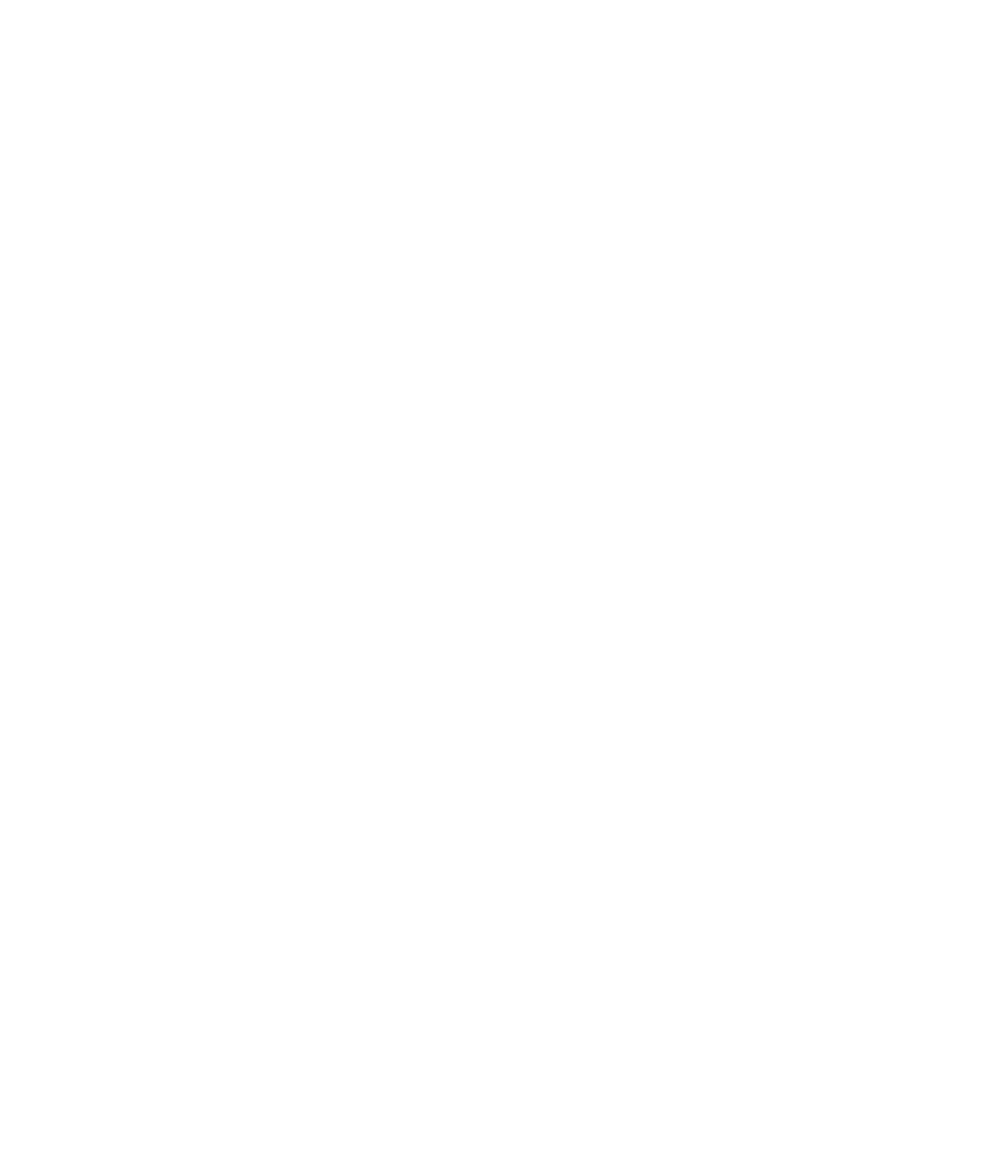# **Dennis Stock**

Foreword by Anton Corbijn TIME IS ON YOUR SIDE

Essay by CAROLE NAGGAR

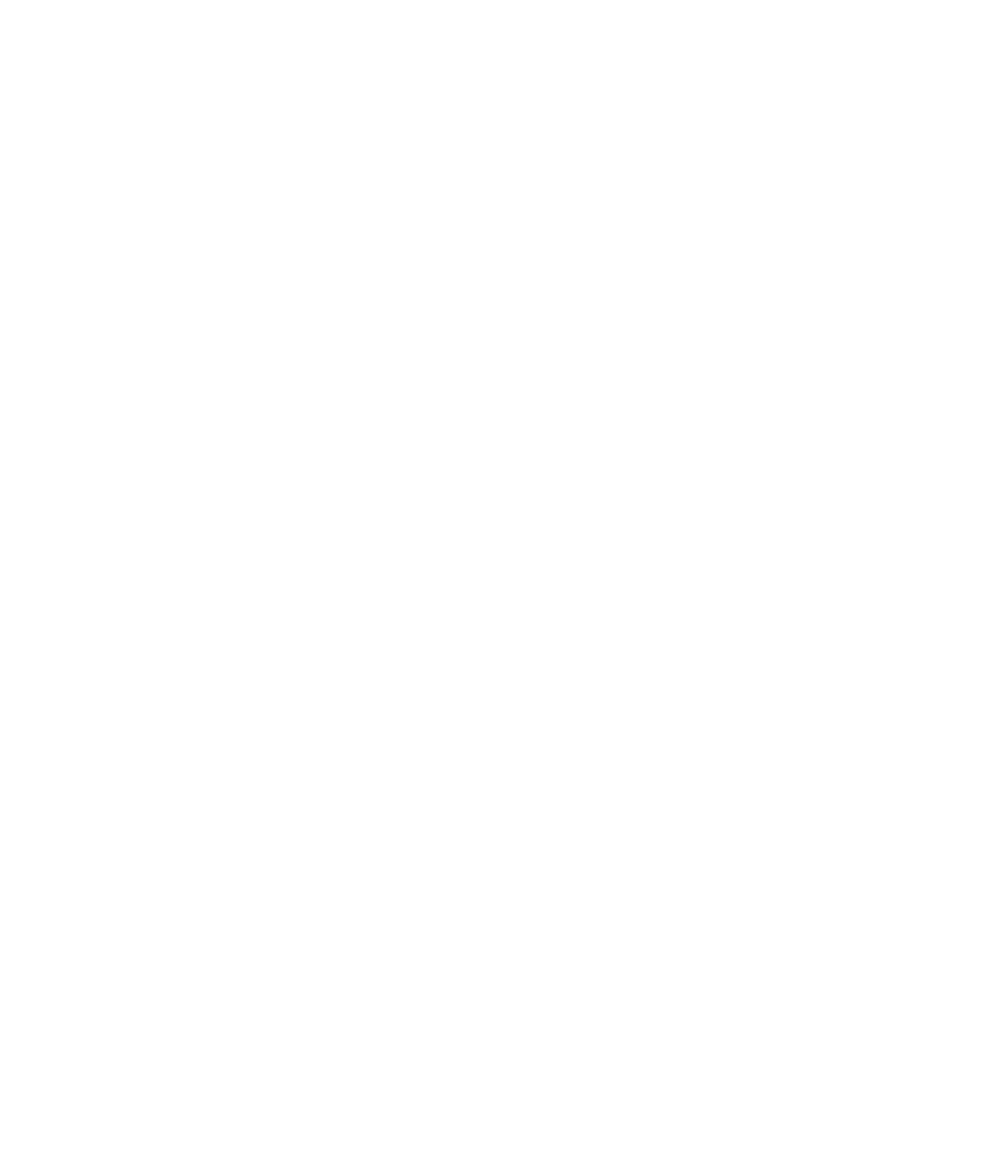#### contentS

006 DENNIS STOCK Foreword by Anton Corbijn

008 THE PICTURES

154 DENNIS STOCK " I'll meet you tonight at noon" Essay by Carole Naggar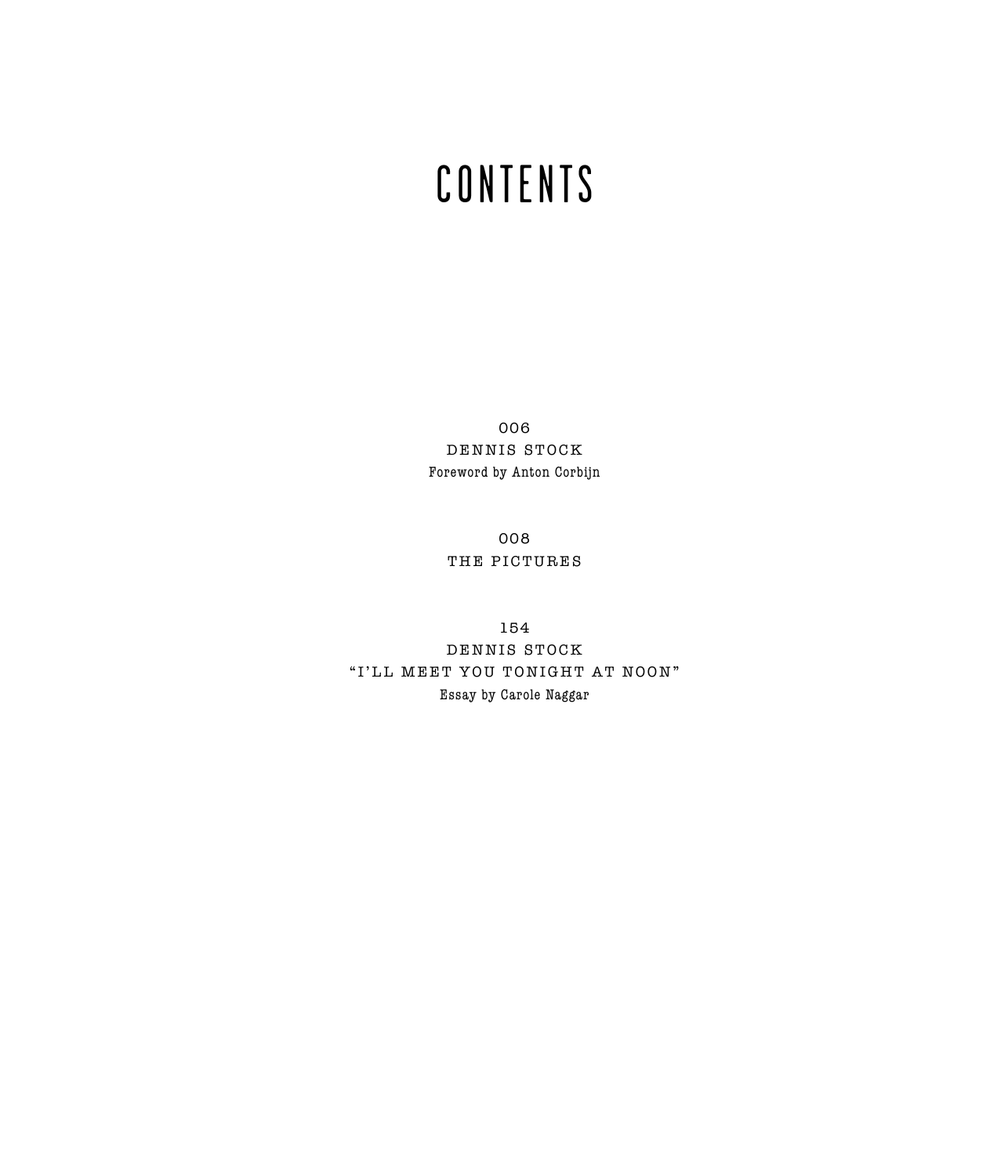### Foreword by Anton Corbijn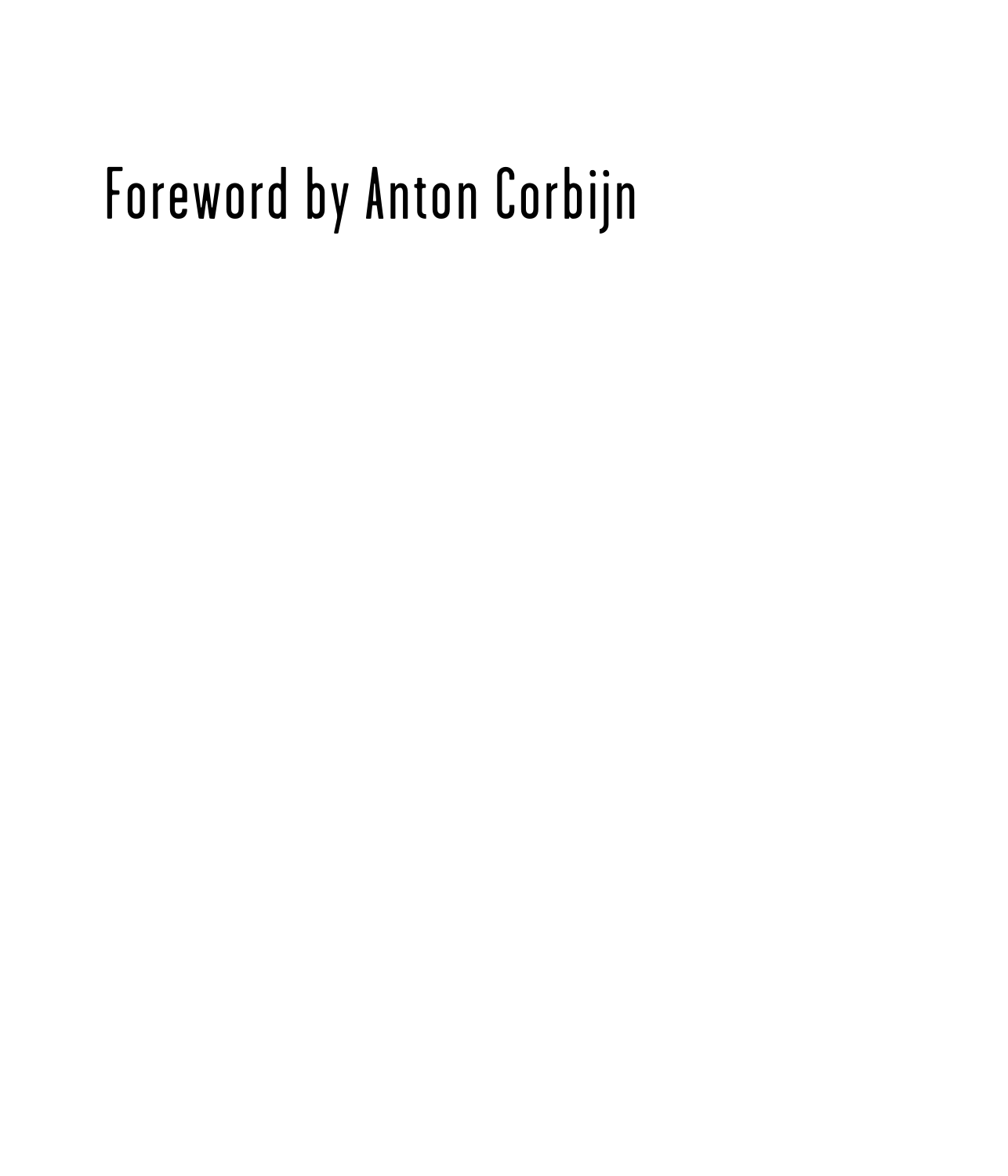i regret never having met Dennis Stock, nor having been aware of his work the way i am now, in mid-edit on a film called LIFE that focuses on his work with James Dean. i have come into contact with his work through research for the film and then realized that i had seen his images without registering the name. peripheral vision i guess, but it felt like an inconceivable omission. even the famous image of The Photojournalist by Andreas Feininger had not registered with me as being Dennis as i always thought it depicted a woman (sorry Dennis!), but if we'd have met it would have been a good starting point for a talk about what it is that we are seeing.

having looked in depth over the last year or so at his photographs, i find that his incredible eye for detail in life, humor, man, and surrounding made me want to explore more, go out into the world and discover how much there is to see. it is an unobtrusive and slight poetic language he is using to seduce us to observe and participate. the guy had a fantastic eye and he had great timing. timing can be the tool of a comedian. generally i find it very hard to make a "funny" picture, but Dennis seems to do this effortlessly. it is only a very sharp observer who manages to coordinate situations with timing, but a sharp observer he was. he was not really a portraitist—you'd be very hard-pressed to find more than five portraits amongst his work—but he set off people against their surroundings. backgrounds are an important and determined element in his work and i can very much relate to that. it colors the person with the added bonus later on that it tells you a lot about an era; although that obviously only starts playing a role as time passes, it is a fascinating characteristic of photography. probably one out of many differences in our work is the reason why one would work like that. in my case it came partly out of shyness, keeping a distance helped somehow, and a protestant upbringing that made me look at the situation people lived in, plus the absence of iconic images around our home made me somewhat unaware of portraits, iconic or otherwise. watching pieces about Dennis on film i would not put shyness as a factor in his way of operating in the world, but he obviously enjoyed context, which is what a background can give you. these days this is a very overlooked possibility in the photography of people who can be viewed as "well-known," or as "celebrities," that dreaded word. photographers want to sell their work, so it is all about portraits or about full body shots with an "idea." never mind that the idea is usually crap, it sells, which perplexes me. anyway, Dennis is very, very good at shooting people with and within a context. he calls his work "making essays," stories, and i can see why he looked at it that way.

preparing for the film i obviously had to delve into him as a private person, and found that his desire for adventure left his personal life with a lot to be desired, but i guess that is what it takes for some of us. he found beauty in his work and love with several wives over the course of his restless life, while his son Rodney, who visited the film set of Life for quite a few days, said he learned more about his father through the film than he had in real life. taking into account that we were kind to Dennis in the film (played by Rob Pattinson) compared to how he was in real life, that is a shocking reality but not one that makes his work any less interesting. for someone who couldn't share the love of life with his son, he miraculously certainly managed to share it with the rest of the world.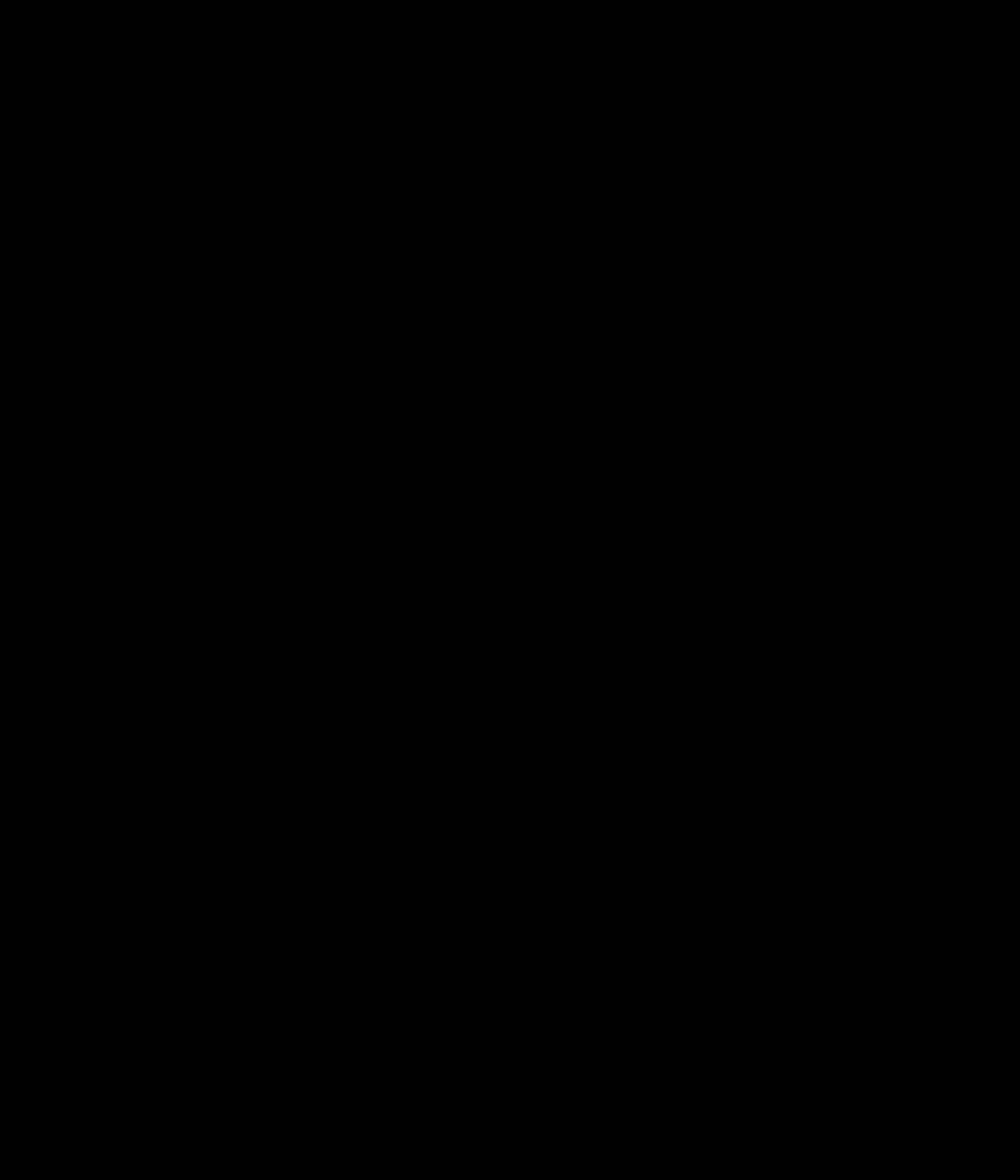### **James Dean**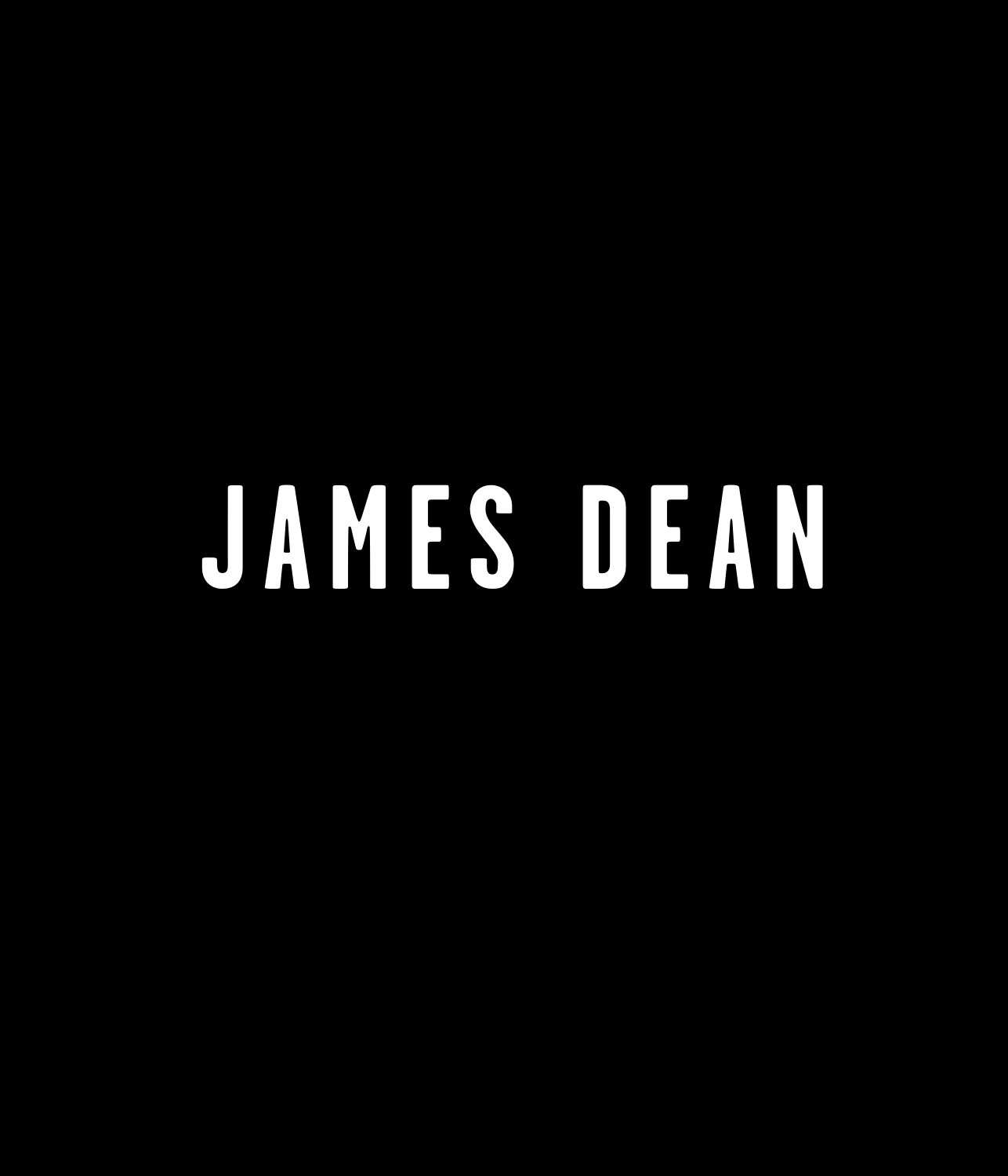James Dean in Times Square. New York City, 1955